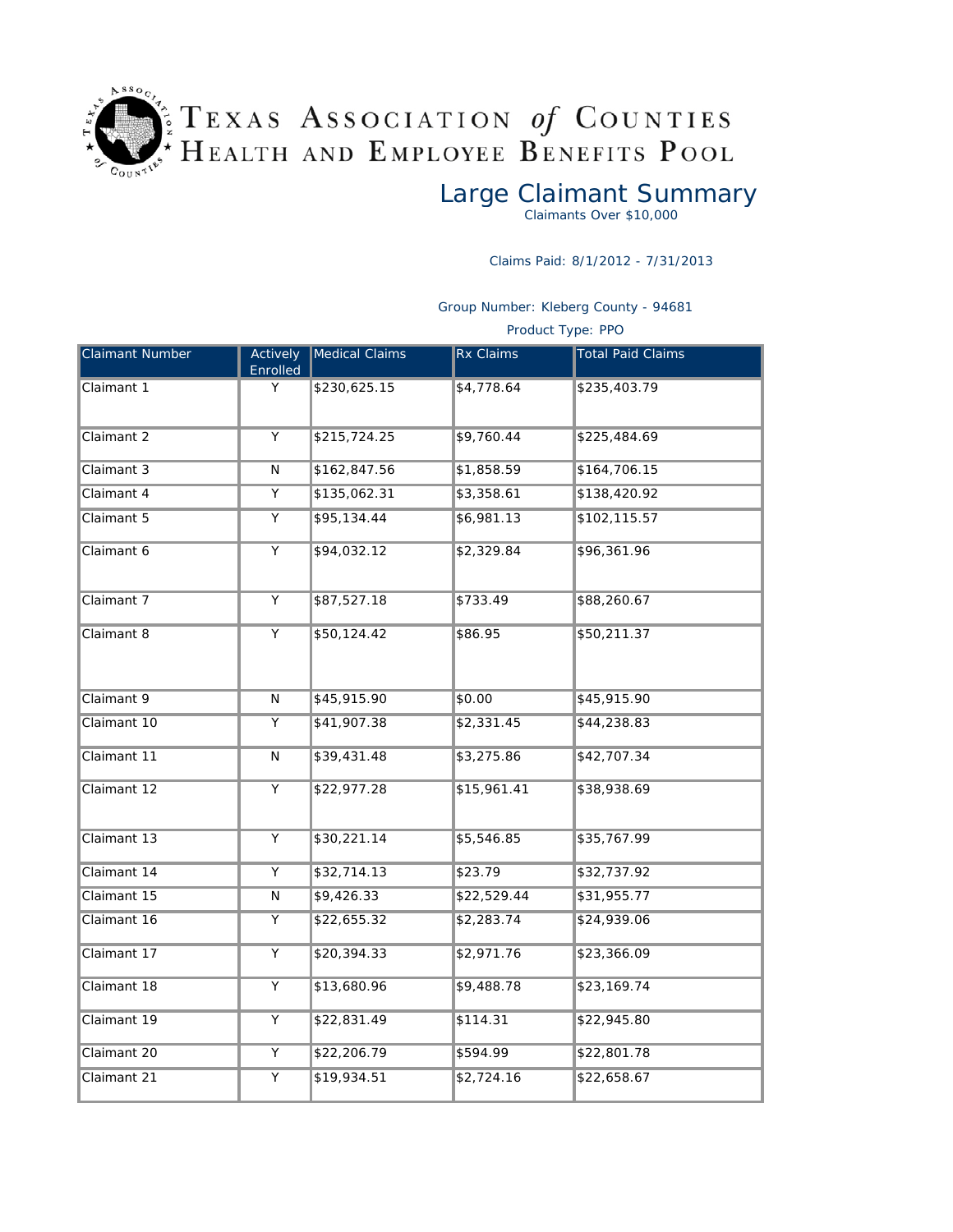| Claimant 22                               | Y              | \$15,286.60    | \$330.13     | \$15,616.73    |
|-------------------------------------------|----------------|----------------|--------------|----------------|
| Claimant 23                               | $\overline{Y}$ | \$13,453.52    | \$1,765.55   | \$15,219.07    |
| Claimant 24                               | Y              | \$15,186.07    | \$0.00       | \$15,186.07    |
| Claimant 25                               | $\overline{Y}$ | \$14,127.68    | \$4.87       | \$14,132.55    |
| Claimant 26                               | Υ              | \$11,850.97    | \$2,096.72   | \$13,947.69    |
| Claimant 27                               | Y              | \$10,205.41    | \$3,480.27   | \$13,685.68    |
| Claimant 28                               | $\overline{Y}$ | \$13,147.77    | \$168.73     | \$13,316.50    |
| Claimant 29                               | $\overline{Y}$ | \$873.80       | \$12,433.40  | \$13,307.20    |
| Claimant 30                               | Y              | \$8,790.46     | \$3,463.88   | \$12,254.34    |
| Claimant 31                               | Y              | \$333.67       | \$11,819.19  | \$12,152.86    |
| Claimant 32                               | $\overline{Y}$ | \$2,272.44     | \$9,578.89   | \$11,851.33    |
| Claimant 33                               | Y              | \$10,965.77    | \$126.32     | \$11,092.09    |
| Claimant 34                               | Υ              | \$2,257.57     | \$7,875.04   | \$10,132.61    |
| Claimant 35                               | Υ              | \$10,096.69    | \$33.57      | \$10,130.26    |
| Claimant 36                               | N              | \$10,014.61    | \$3.01       | \$10,017.62    |
| <b>Group Total for Large</b><br>Claimants |                | \$1,554,237.50 | \$150,913.80 | \$1,705,151.30 |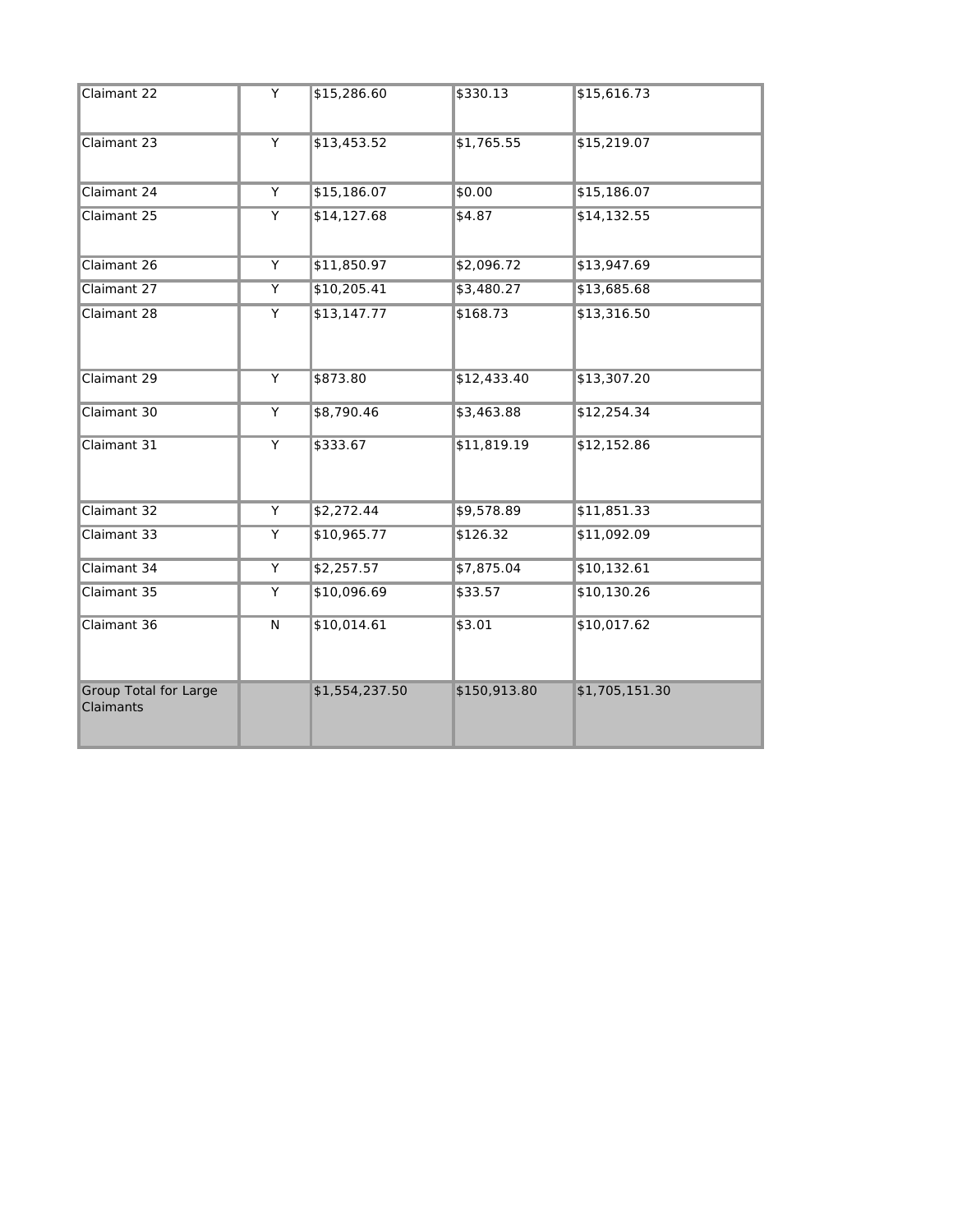| Diagnosis Code                                                                                | Last DOS  |
|-----------------------------------------------------------------------------------------------|-----------|
| BENIGN NEOPLASM OF PITUITARY<br><b>GLAND AND CRANIOPHARYNGEAL</b><br><b>DUCT</b>              | 7/23/2013 |
| MALIGNANT NEOPLASM OF PANCREAS<br>PART UNSPECIFIED                                            | 7/12/2013 |
| DECUBITUS ULCER LOWER BACK                                                                    | 2/7/2013  |
| END STAGE RENAL DISEASE                                                                       | 7/27/2013 |
| SPINAL STENOSIS OF LUMBAR<br><b>REGION</b>                                                    | 6/20/2013 |
| SECONDARY MALIGNANT NEOPLASM<br>OF BRAIN AND SPINAL CORD                                      | 7/24/2013 |
| OTHER AND UNSPECIFIED ANGINA<br><b>PECTORIS</b>                                               | 7/12/2013 |
| OSTEOARTHROSIS LOCALIZED NOT<br>SPECIFIED WHETHER PRIMARY OR<br>SECONDARY INVOLVING LOWER LEG | 3/7/2013  |
| <b>ESOPHAGEAL REFLUX</b>                                                                      | 5/8/2013  |
| CELLULITIS AND ABSCESS OF<br><b>BUTTOCK</b>                                                   | 6/16/2013 |
| OTHER BILATERAL BUNDLE BRANCH<br><b>BLOCK</b>                                                 | 7/12/2013 |
| OBSTRUCTIVE CHRONIC BRONCHITIS<br>WITH (ACUTE) EXACERBATION                                   | 7/22/2013 |
| CORONARY ATHEROSCLEROSIS OF<br>NATIVE CORONARY ARTERY                                         | 6/6/2013  |
| PSORIATIC ARTHROPATHY                                                                         | 6/3/2013  |
| ESOPHAGITIS UNSPECIFIED                                                                       | 5/23/2013 |
| MALIGNANT NEOPLASM OF PROSTATE                                                                | 6/19/2013 |
| PAIN IN JOINT INVOLVING SHOULDER<br><b>REGION</b>                                             | 7/10/2013 |
| CELLULITIS AND ABSCESS OF<br><b>BUTTOCK</b>                                                   | 5/28/2013 |
| <b>BENIGN INTRACRANIAL</b><br><b>HYPERTENSION</b>                                             | 5/14/2013 |
| PSORIATIC ARTHROPATHY                                                                         | 6/3/2013  |
| ACUTE ON CHRONIC SYSTOLIC HEART 4/12/2013<br><b>FAILURE</b>                                   |           |